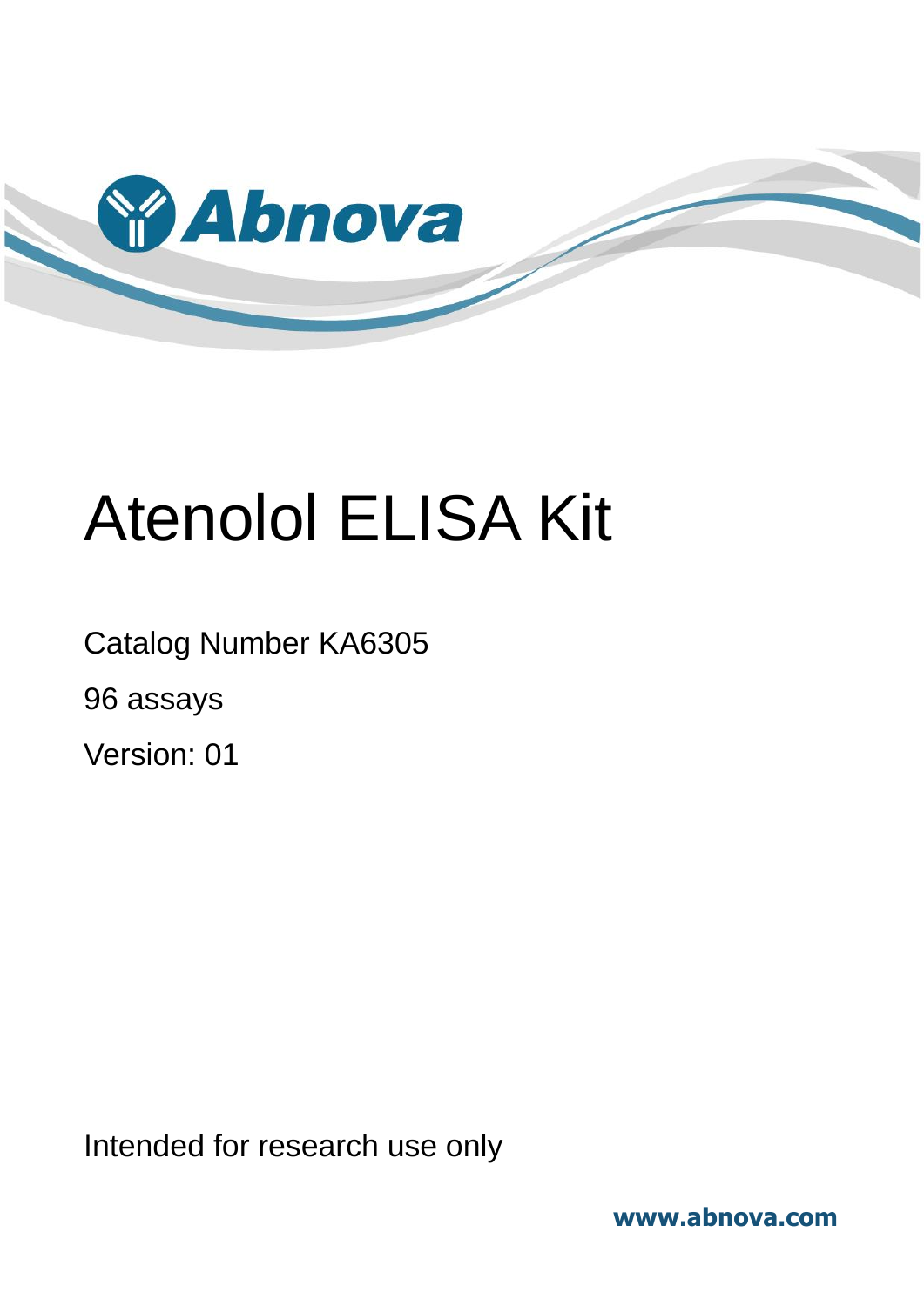

## **Table of Contents**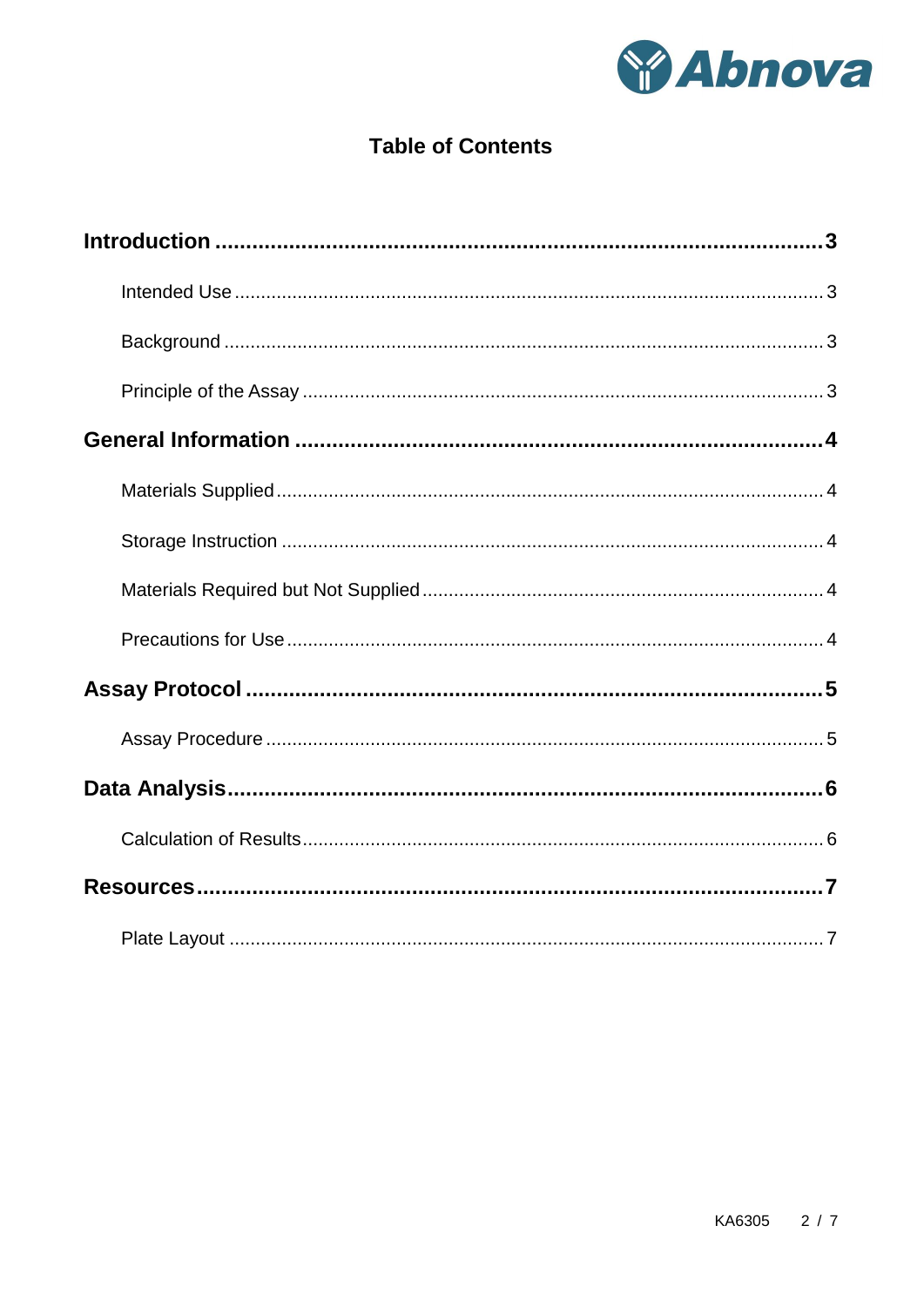

## <span id="page-2-1"></span><span id="page-2-0"></span>**Introduction**

#### **Intended Use**

<span id="page-2-2"></span>Enzyme Immunoassay for the determination of atenolol in sample.

#### **Background**

Atenolol, 4-(2-hydroxy-3-isopropyl-aminopropoxy)-phenylacetamide, is a  $\beta_1$  selective adrenoceptor antagonist used in the treatment of angina and hypertension. Atenolol is poorly protein bound. Plasma half-life is 6-8 hours but can rise to very long hours in severe renal impairment. There is no liver metabolism, 90 % of absorbed drug is excreted unchanged in the urine.

#### <span id="page-2-3"></span>**Principle of the Assay**

The enzyme immunoassay for Atenolol is based on the competition between the Atenolol in the sample and the Atenolol-horseradish peroxidase conjugate, for binding to rabbit antibody directed against Atenolol, coated onto microwells. The sample containing the Atenolol, and the Atenolol-horseradish peroxidase conjugate, when added to the microtiter wells, compete for binding to a limiting number of antibody sites. After incubation, each well is rinsed in order to remove non-bound components. The bound enzymatic activity is then measured by the addition of a chromogenic substrate. If no or small amount of Atenolol is present in the sample more enzyme labeled Atenolol will bind the antibody on the solid surface. On the other hand, if large or significant amount of Atenolol is present in urine sample, less enzyme labeled Atenolol will bind to the antibody, producing less color signal. Therefore, the intensity of the color developed is inversely proportional to the concentration of Atenolol in the sample. The concentration is calculated on the basis of a standard curve.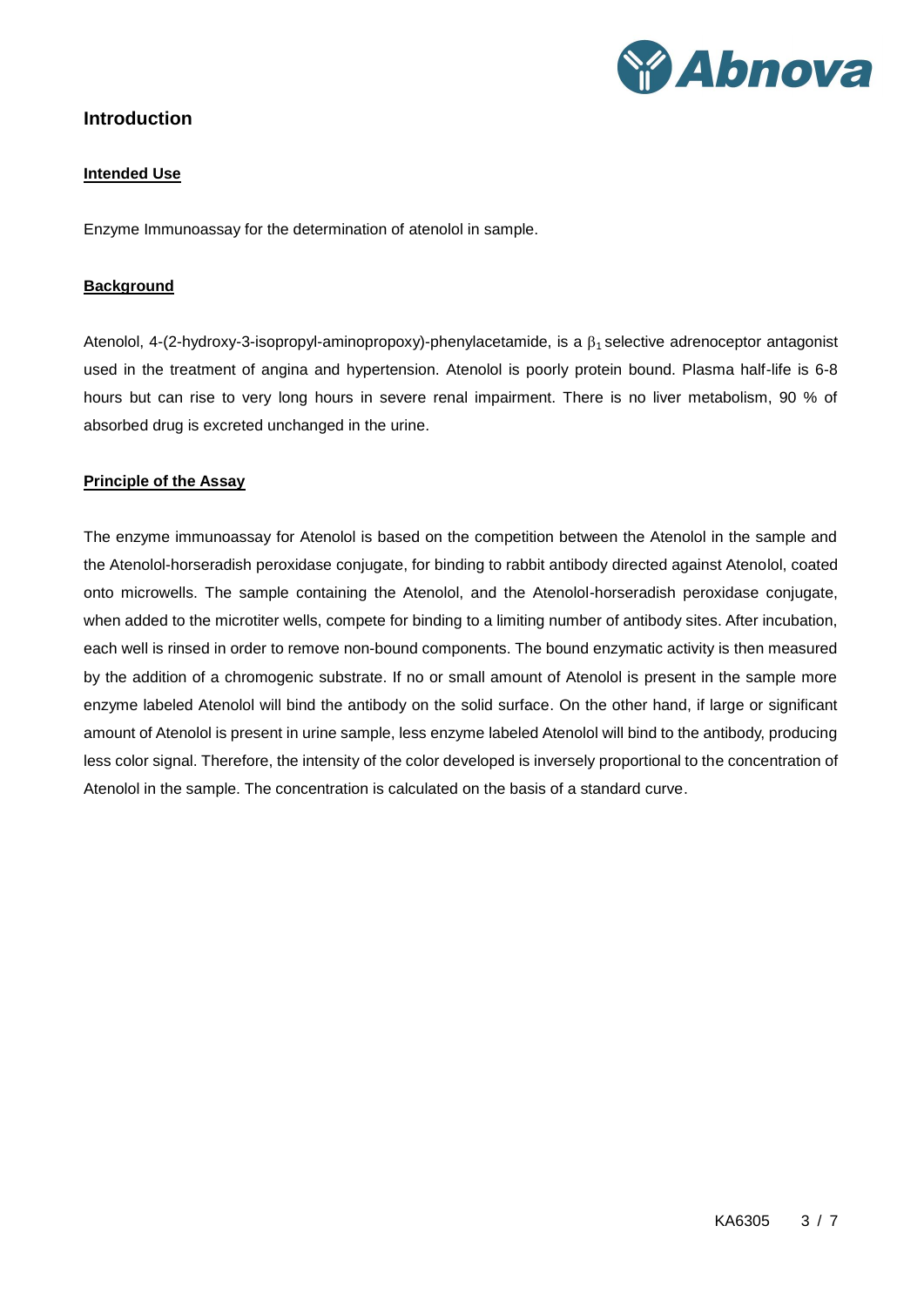

## <span id="page-3-1"></span><span id="page-3-0"></span>**General Information**

#### **Materials Supplied**

List of component

| Component                                                                                                   | Amount              |  |
|-------------------------------------------------------------------------------------------------------------|---------------------|--|
| 96-wells microtiter plate (#S). Twelve strips of 8 detachable wells, coated with<br>Anti-Atenolol antibody. | 96 (8x12) wells     |  |
| Calibrators containing 0, 1, 7.5 and 60 ng/mL of Atenolol                                                   | $0.6$ mL $\times$ 4 |  |
| Atenolol-Horseradish Peroxidase Conjugate (ATL-HRP) (#3)                                                    | $10.5$ mL           |  |
| Stabilized tetramethylbenzidine (TMB) substrate. Ready to use. (#5)                                         | $10.5$ mL           |  |
| Wash Buffer (10xPBS-Tween). Dilute 10 fold with distilled or deionized water to 150                         | $15 \text{ mL}$     |  |
| mL prior to use. $(\#6)$                                                                                    |                     |  |
| Stop Solution, 3 N HCl. (#7)                                                                                | $10.5$ mL           |  |

#### <span id="page-3-2"></span>**Storage Instruction**

<span id="page-3-3"></span>All reagents of the kit are stable, if stored at  $2-8$  °C, until the expiration date stated on the kit.

#### **Materials Required but Not Supplied**

- $\checkmark$  Pipetters capable of delivering 25 µL, 50 µL and 100 µL.
- $\checkmark$  Microtiter plate reader (wavelength 450 nm).
- $\checkmark$  Plate washer or squeezable wash bottle.
- $\checkmark$  Timer.
- <span id="page-3-4"></span> $\checkmark$  Absorbent paper towels.

#### **Precautions for Use**

Reagents are for in vitro research use only.

- $\checkmark$  Do not mix reagents from different lots.
- $\checkmark$  If concentrations of atenolol in the samples are high, dilute sample such that points fall in the middle range of the standard curve.
- $\checkmark$  Do not return unused reagents back into their original bottles.
- Samples tested should have a pH of 7.0 ( $\pm$  1.0). Excessive alkaline or acidic conditions may affect the test results.
- $\checkmark$  The stop solution contains HCl. Avoid contact with skin or eyes. If exposed, flush with water.
- $\checkmark$  Dispose of all materials, containers and devices in the appropriate receptacle after use.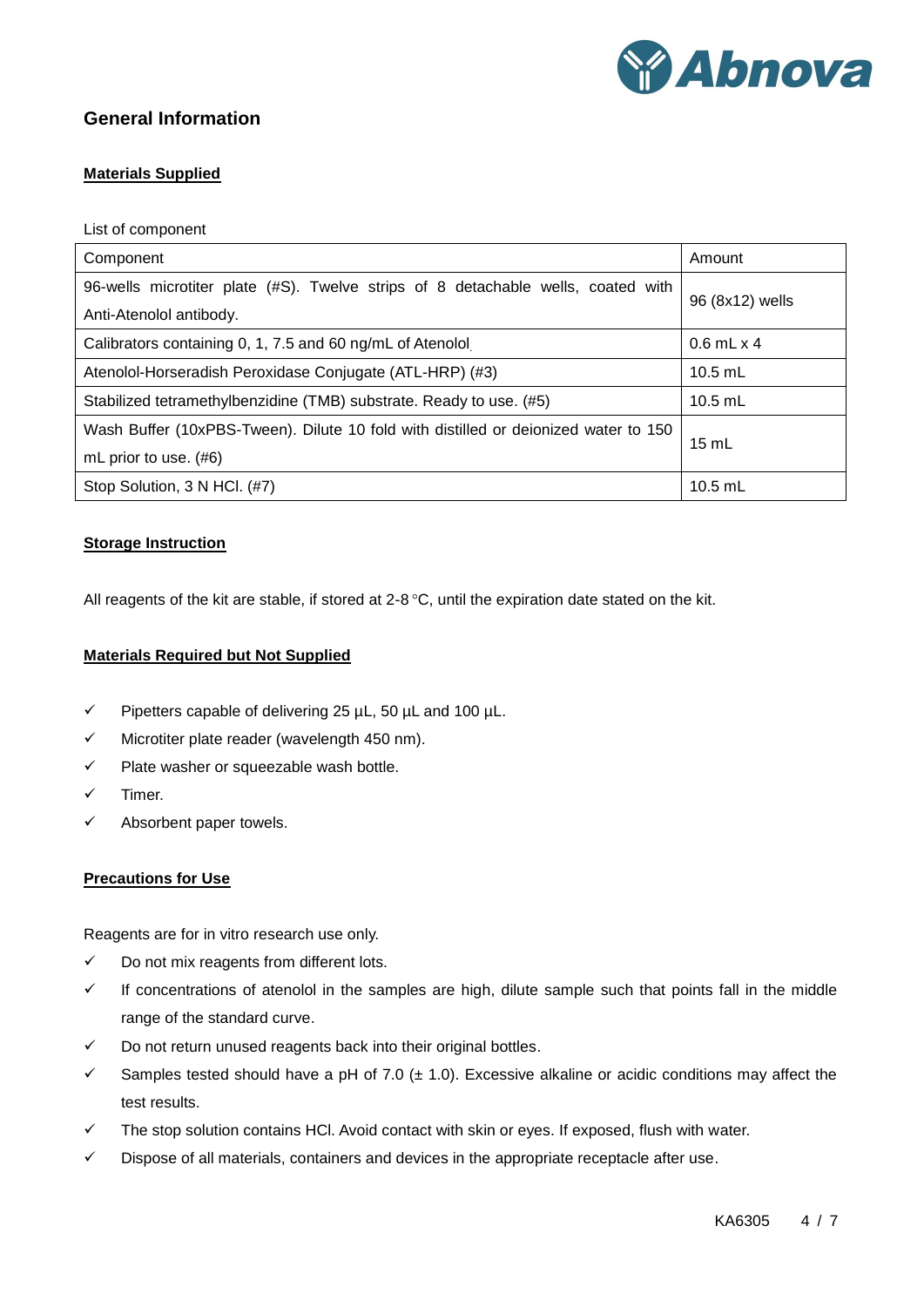

## <span id="page-4-1"></span><span id="page-4-0"></span>**Assay Protocol**

#### **Assay Procedure**

Let the components of the kit equilibrate to room temperature before use.

- 1. Carefully add 25 µL of standard or sample to the bottom of each well. Slightly tap the side of the strip holder to evenly distribute the sample.
- 2. Avoid touching the well with pipette tip and add 100 µL of ATL-HRP conjugate **(#3)** to each well. Slightly tap the side of the strip holder to properly mix the sample and enzyme conjugate.
- 3. Incubate at room temperature for 30 minutes.
- 4. After incubation, dispose the solution in the wells by inverting and shaking. Wash microtiter wells 3 times with wash buffer to remove the non-bound conjugate. Washing may be done manually as follows: use squeeze bottle to fill wells gently with wash buffer, dumping the wells between each wash by inverting and shaking. After the third wash, tamp holder with washed strips onto a piece of absorbent paper.
- 5. Add 100 µL of TMB substrate (#5) to each well and incubate at room temperature for 15 min. To avoid contamination, place the needed amount of substrate into a test tube and dispense only from the tube itself.
- 6. Add 100 µL of Stop Solution (#7) to each well and tap the strip holder for proper mixing.
- 7. Read absorbance at 450 nm using an ELISA reader.
- $\checkmark$  Simplified Assay Procedure
- 1. Add sample or standard  $(25 \mu L)$ .
- 2. Add enzyme conjugate (100 µL). 30 min at RT.
- 3. Wash 3x.
- 4. Add TMB substrate (100 µL), wait for 15 min. at RT.
- 5. Add stopping solution (100 µL) and read at 450 nm.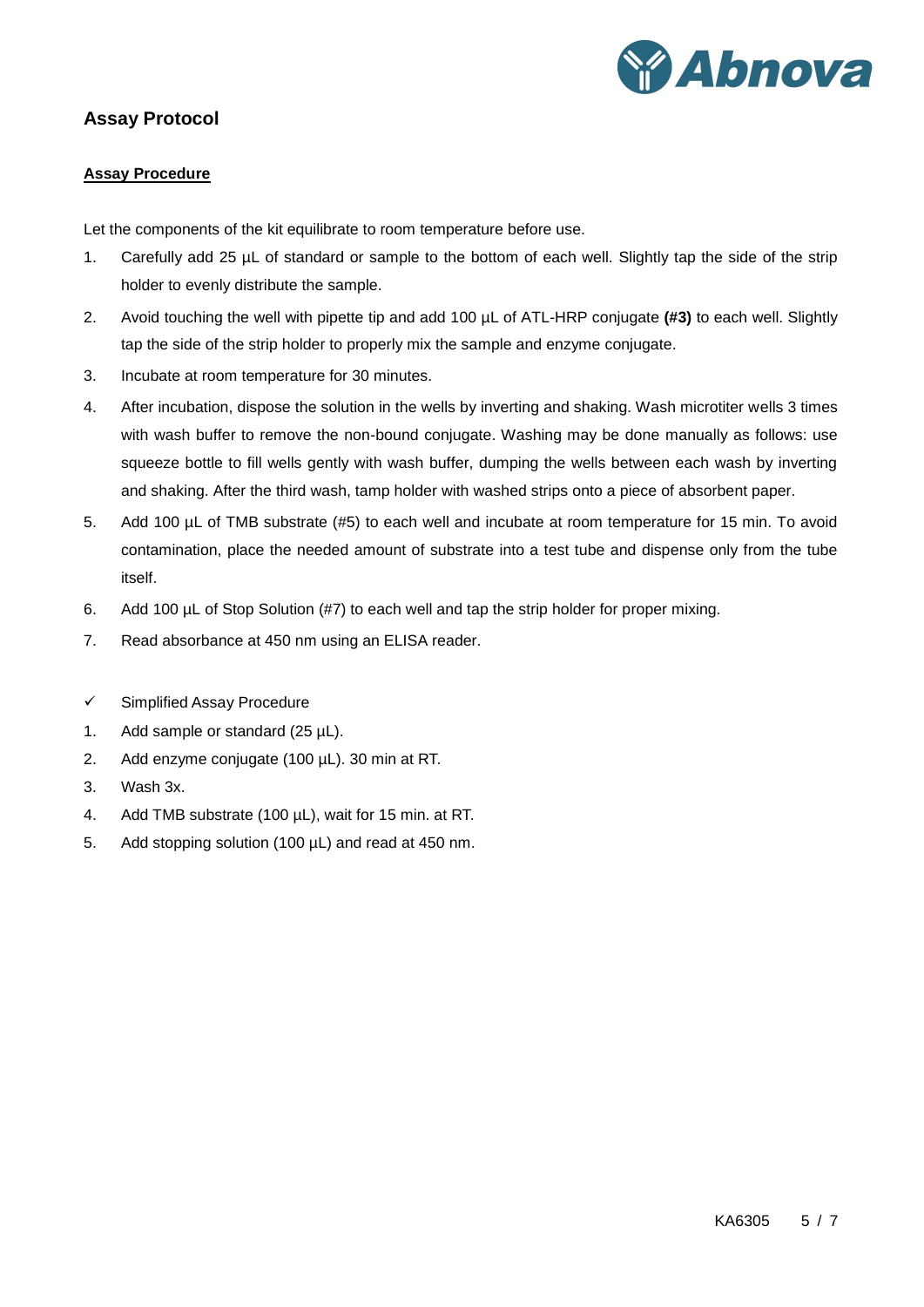

## <span id="page-5-1"></span><span id="page-5-0"></span>**Data Analysis**

#### **Calculation of Results**

- 1. Calculation
	- (a) Average the absorbance  $(OD<sub>s</sub>)$  for each standard concentration of atenolol including 0 ng/mL  $(OD<sub>0</sub>)$ .
	- (b) % of Inhibition =  $100 (OD_s / OD_0) \times 100$
- 2. Plot values of % of Inhibition, step 1 (b), against their corresponding concentrations on Log<sub>10</sub> paper.
- 3. Calculate atenolol concentration of sample by interpolation and multiply by dilution factor to obtain the actual quantity of atenolol.



 $\checkmark$  Atenolol Inhibition curve